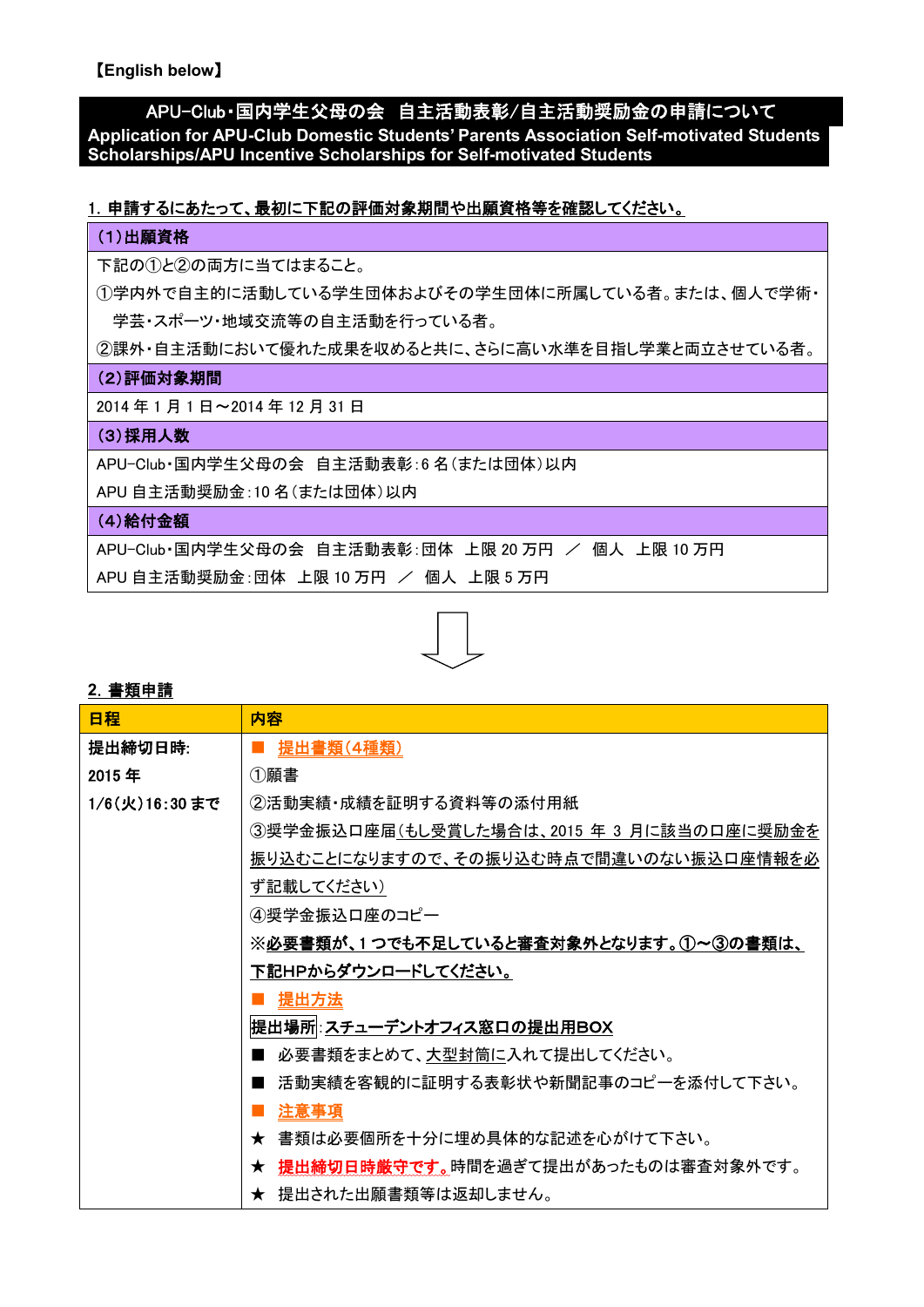

# 3. 審査(APU-Club·国内学生父母の会 自主活動表彰)

最も評価の高い団体・個人を採用します。採用人数:6 名(または団体)以内

## 4.審査(APU 自主活動奨励金)

| APU-Club·国内学生父母の会 自主活動表彰には採用されなかったが、次に |
|----------------------------------------|
| , 評価の高い団体・個人を採用します。採用人数: 10 名(または団体)以内 |



## 5.結果発表

| 2015年   | 受賞者には、キャンパスターミナルの個人伝言にて連絡します。また受給にあた   |
|---------|----------------------------------------|
| 2月中旬~下旬 | り、父母会への「お礼状」と「活動体験談」をワードで作成し、2月下旬までにスチ |
|         | ューデント・オフィスに提出してもらう必要があります。             |
|         | *虚偽の申請、その他受賞にふさわしくない場合は、取り消します。        |



# 6.採用者への給付

| 2015 年 | 「活動体験談」の提出を確認した後、受賞者には事前に提出してもらっている奨学金振 |
|--------|-----------------------------------------|
| 3月中    | ┌ 込口座のコピーに基づき、お金を振り込みます。                |
|        |                                         |



|       | 7. APU-Club·国内学生父母の会でのスピーチ <>              |
|-------|--------------------------------------------|
| 2015年 | APU-Club·国内学生父母の会 自主活動表彰を受賞した団体·個人には、父母の会幹 |
| 5 月ごろ | 事会において、スピーチしてもらいます。父母の会幹事会の時間・場所は、受賞した     |
| 予定    | 団体・個人に改めて連絡します。                            |



## **8.**表彰式

| 2015 年 | APU-Club·国内学生父母の会 自主活動表彰·自主活動奨励金を受賞した団体·個人 |
|--------|--------------------------------------------|
| 6 月ごろ  | には、表彰式に参加してもらいます。表彰式の時間・場所は、受賞した団体・個人に改    |
| 予定     | めて連絡します。                                   |

Student Office stueca@apu.ac.jp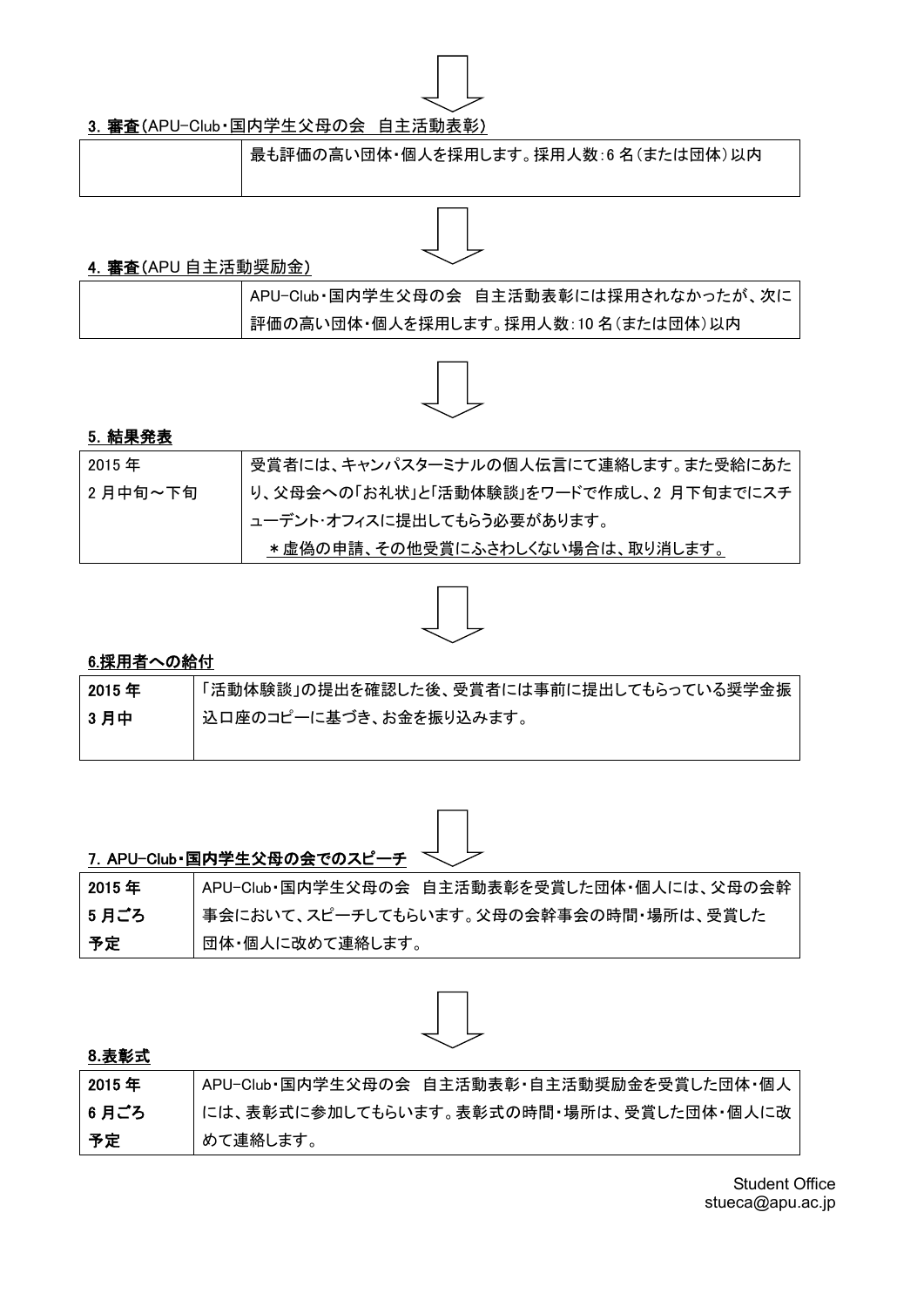## **1. Please make sure to follow the below guidelines:**

#### **(1) Qualifications** Satisfy each of the following: Student groups and students who are affiliated with a student group that is involved in  $\bullet$ self-motivated activities on or off-campus. Or individual students involved in academic, sports, cultural or local exchange self-motivated activities. Students who have displayed exceptional performance in their extra-curricular or  $\bullet$ self-motivated activities and are aiming for greater future achievements and have been able to keep a balance between these activities and university study are eligible. **(2) Eligible period for evaluations** January 1, 2014 ~ December 31, 2014 **(3) Number of awards** APU-Club Domestic Students' Parents Association Self-motivated Students Scholarships: Maximum of 6 students/groups APU Incentive Scholarships for Self-motivated Students: Maximum of 10 (or groups)

## **(4) Value of scholarship**

APU-Club Domestic Students' Parents Association Self-motivated Students Scholarships: For Groups: Up to 200,000 yen

For Individuals: Up to 100,000 yen

APU Incentive Scholarships for Self-motivated Students:

For Groups: Up to 100,000 yen

For Individuals: Up to 50,000 yen



## **2**.**Application for documents**

| <b>Data</b>        | <b>Contents</b>                                                                                                                                                                                                                                                                                    |  |  |  |
|--------------------|----------------------------------------------------------------------------------------------------------------------------------------------------------------------------------------------------------------------------------------------------------------------------------------------------|--|--|--|
| <b>Submission</b>  | <b>Required Documents (4 types)</b>                                                                                                                                                                                                                                                                |  |  |  |
| deadline:          | 1 Application form.                                                                                                                                                                                                                                                                                |  |  |  |
| 2015               | 2 Attached proof of activities and results.                                                                                                                                                                                                                                                        |  |  |  |
| 1/6(Tue),<br>16:30 | 3 Account for Scholarship Funds (Please be sure to write down the<br>correct account information as of March of 2015, since the scholarship<br>will be transferred to your account during those months.)<br>4. A copy of the page from your bank passbook showing your name and<br>account number. |  |  |  |
|                    | *Please note that your documents will not be evaluated if incomplete.                                                                                                                                                                                                                              |  |  |  |
|                    | Download Applications $\mathbb{O}\sim\mathbb{O}$ from:                                                                                                                                                                                                                                             |  |  |  |
|                    | http://www.apu.ac.jp/studentsupport/modules/news/article.php?storyid=111                                                                                                                                                                                                                           |  |  |  |
|                    | <b>How to submit</b>                                                                                                                                                                                                                                                                               |  |  |  |
|                    | Submit applications at the Student Office submission box.                                                                                                                                                                                                                                          |  |  |  |
|                    | $\star$ Please put together the required documents and submit it in a big<br>envelope.                                                                                                                                                                                                             |  |  |  |
|                    | $\star$ Please attach any documents that provide objective proof of your<br>achievements – copies of award certificates, newspaper articles, etc. If<br>you do not have any materials to attach, you do not need to submit the<br>attachment form.                                                 |  |  |  |
|                    | <b>Notes</b>                                                                                                                                                                                                                                                                                       |  |  |  |
|                    | $\star$ When preparing your application documents you should be sure to<br>provide all the necessary information clearly and in as much detail as<br>possible.                                                                                                                                     |  |  |  |
|                    | $\star$ Late applications will NOT be accepted.                                                                                                                                                                                                                                                    |  |  |  |
|                    | These documents will not be returned.                                                                                                                                                                                                                                                              |  |  |  |